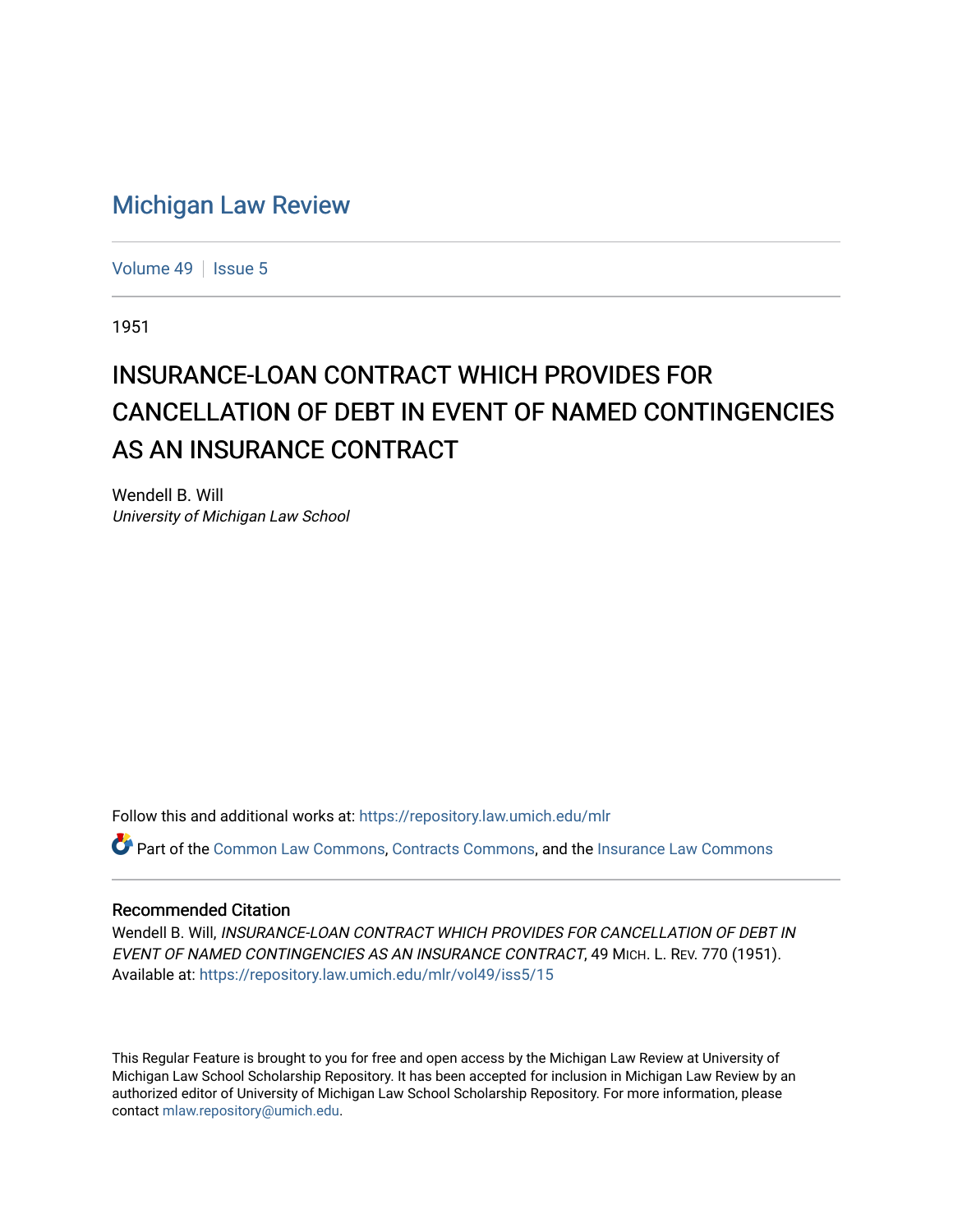INSURANCE-LOAN CONTRACT WHICH PROVIDES FOR CANCELLATION OF DEBT IN EVENT OF NAMED CONTINGENCIES AS AN INSURANCE CONTRACT-In consideration of plaintiff's promise to pay \$720 tp defendant in twelve monthly installments, defendant promised to advance \$600. Plaintiff's obligation was to be cancelled in case of his death, and his obligation to pay installments was to be suspended while plaintiff was disabled because of illness or accident. Plaintiff warranted his good health and agreed that the contract was neither usurious nor one of insurance. The contract having been executed, plaintiff sought recovery under the Texas usury statute. The trial court held that of the \$120 paid in excess of the loan, \$60 was for maximum legal interest, \$12 for maximum legal service charge, and \$48 for the issuance of an insurance contract, that there was no usury, but that since the contract was issued in violation of Texas insurance law,<sup>1</sup> \$48 should be returned to the plaintiff. On appeal, *held*, the.contract is neither usurious nor one of insurance, since it ". . . does not provide for the payment of a sum of money in the event of death, sickness, etc.  $\dots$ ." Moreover, "the parties stipulated ... that the contract was not to be construed as a policy of insurance." And since "the contract does not provide for a beneficiary, is not assignable, and does not provide for the payment of premiums," it is merely a contract of waiver in which the defendant conditionally promises to waive his rights. Upon motion for rehearing by plaintiff and filing of a brief as amicus curiae by the District Attorney of Dallas,<sup>2</sup> the court reaffirmed its holding that the contract was not one of insurance, but asserted the question to be immaterial since plaintiff's death would legally have cancelled the debt and it would be inequitable to allow plaintiff to recover the \$48 when he had received the protection contained in defendant's conditional promise. *Denton v. Ware,* (Tex. 1950) 288 s.w. (2d) 867.

Since most, if not all, states require insurers to meet certain statutory requirements, and since it is advantageous as a business stimulant to include in loan contracts and in conditional sales contracts provisions which cancel payments in case of illness or which cancel the entire obligation in case of death, the question of whether these provisions are "insurance" clauses ceases to be merely academic. When answering the question, "Must this 'insurer' comply with this regulatory statute?" it is advisable to have some workable definition of an insurance contract which can be applied to the contract under consideration. Often the regulatory statute itself contains the definition to be used, and if such is not the case, the common law definition should be employed.<sup>3</sup> In the

1 Although the report shows no reference to any statutes regarding insurance contracts, it would seem that the defendant did not comply with the provisions in Tex. Civ. Stat. Ann. (Vernon, 1925) tit. 78, and that therefore the contract was issued illegally.

<sup>2</sup>It would seem this was done by the district attorney to determine the desirability of prosecuting under Tex. Civ. Stat. Ann. (Vernon, 1925) tit. 78.

<sup>3</sup> At common law an insurance contract is broadly defined as a contract by which one party for a consideration assumes particular risks of the other party. See cases collected in 44 C.J.S. 471. Those statutes which do give definitions are necessarily general and do not vary considerably from generally recognized common law definitions. These definitions must be read and interpreted expansively since all types of insurance contracts could not